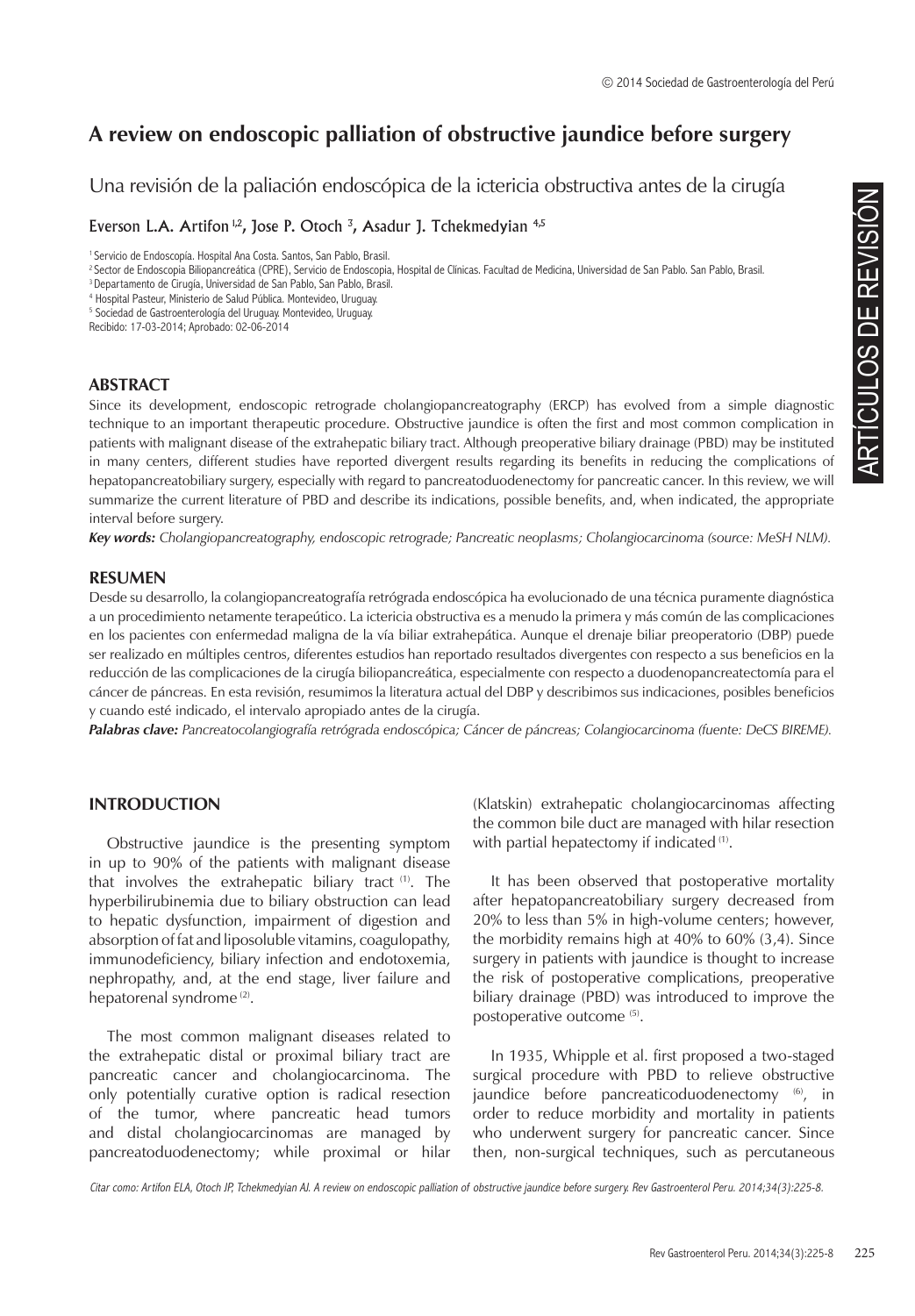transhepatic cholangiography (PTC) to place externalinternal biliary drains and endoscopic retrograde cholangiopancreatography (ERCP) to place biliary stents, became available in clinical practice. Nowadays, these techniques are the most used for PBD, with ERCP being the preferred method for distal obstruction and PTC generally used in proximal biliary obstruction.

Although PBD clinical practice may be instituted in many centers, different studies have reported divergent results regarding its benefits in reducing the complications of hepatopancreatobiliary surgery, especially when regarded to pancreatoduodenectomy for pancreatic cancer.

In this article, we will synthetize the current literature of PBD and describe its indications, possible benefits, and, when indicated, the appropriate interval before surgery. We divided the discussion into four areas:

- 1. Advantages of PBD
- 2. Disadvantages of PBD
- 3. PBD before Pancreatoduodenectomy
- 4. PBD before Partial Hepatectomy

## **1. ADVANTAGES OF PBD**

Biliary obstruction is historically regarded as the main factor that worsened hepatobiliary surgical outcomes; therefore, the main reason to pursue PBD is to reduce post-surgical complications. In experimental studies, the three primary insults caused by biliary obstruction were bile extravasation within the hepatic parenchyma; reduced portal blood flow brought about by mechanical compression, and diminished secretion of bile salts into the small bowel (7).

Obstructive jaundice is also associated with portal and systemic endotoxemia, thought to be caused by the absence of bile in the intestinal lumen predisposing to bacterial translocation in addition to dysfunction of Kupffer cells in the liver, which reduces clearance of endotoxins and impairs intracellular bacterial killing (8). In this setting, endotoxemia and bacterial translocation lead to increased levels of proinflammatory cytokines, such as interleukin-6 and tumor necrosis factor  $(7)$ .

In a recent study, it was observed that, instead of high risk of bleeding due to an impaired synthesis effect in vitamin K-dependent coagulation factors, patients with severe biliary obstruction (bilirubin greater than 10 mg/ dL) might have a procoagulant state (9). Bile constituents such as bilirubin, cholesterol, and bile acids do not seem to be nephrotoxic; however, cholestasis has deleterious effects on blood volume and cardiovascular function, which lead to hypotension and impaired

vascular reactivity. These in turn predispose the patient to acute kidney injury via both prerenal azotemia and acute tubular necrosis (7).

 Thus, biliary drainage is a therapeutic method that can reduce postoperative septic complications. This concept has been validated in multiple experimental models of biliary drainage resulting in improved overall immune response via improvements in liver function, nutritional status and cell-mediated immune function, and reductions in systemic endotoxemia and cytokine release (1). Based on these facts, it may be hypothesized that PBD can reverse the adverse factors of biliary obstruction and improve the outcome after hepatopancreatobiliary surgeries.

## **2. DISADVANTAGES OF PBD**

Important disadvantages of PBD are procedural complications such as bleeding, perforation, stent occlusion and infection.

In animal studies, biliary drainage with stents resulted in chronic inflammation of the bile duct and bile contamination (10). The inserted biliary stents led to thickening of the bile duct wall in both the normal and obstructed segments, causing transmural fibrosis and inflammation. Bacterobilia and bile duct inflammation persisted even after two months of the stent removal.

Biliary obstruction favors biliary bacterial colonization; however PBD is associated with polymicrobial bacterial flora such as Enterococcus species, which are found more commonly in bile from patients with prior stent placement  $(7)$ . In fact, an association between PBD, biliary contamination, and postoperative complication rate has been described. In one study, PBD was significantly associated with bile infection, and bile infection increased the overall rates of infective complications and renal insufficiency (7).

With regard to PBD for pancreatic cancer, different studies have not shown any significant benefits after the procedure; in some cases, an increased mortality rate patient who has undergone PBD has been observed  $(2)$ . In a multicenter, randomized trial, van der Gaag et al. compared PBD with surgery alone for patients with cancer of the pancreatic head, in which the biliary drainage was attempted primarily with the placement of an endoprothesis by means of ERCP. This study demonstrated that PBD in patients undergoing surgery for cancer of the pancreatic head increased the rate of complications<sup>(5)</sup>.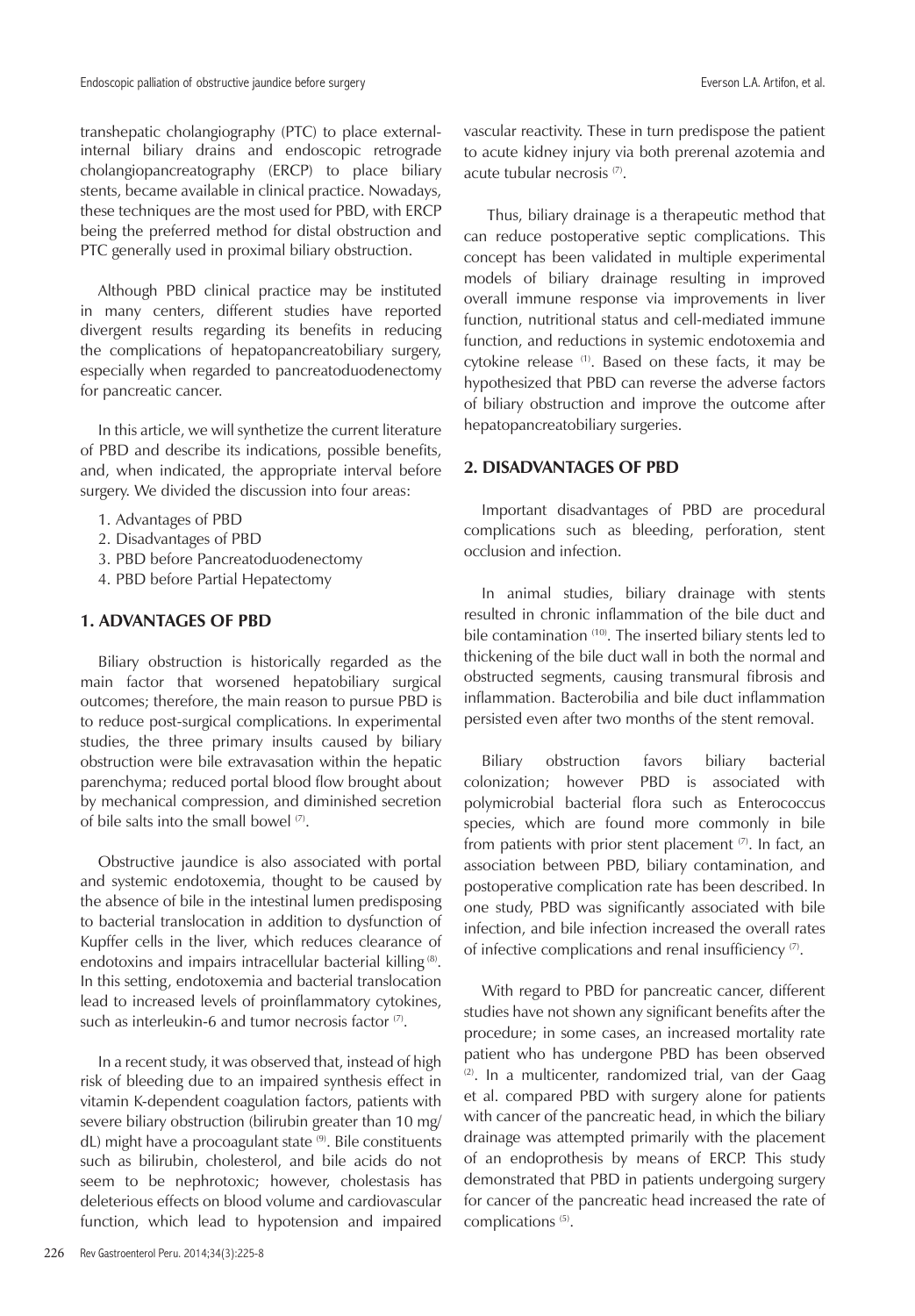## **3. PBD BEFORE PANCREATODUODENECTOMY**

The majority of patients with peri-ampullary malignancies develop symptomatic obstructive jaundice. If these patients do not present with radiological evidence of unresectability, they will undergo exploratory laparotomy or laparoscopy with the intention to resect the tumor if possible <sup>(1)</sup>.

PBD for pancreatic cancer is a common practice among general surgeons worldwide, and, indeed, it should reduce postoperative complications in jaundiced patients because of beneficial effects of biliary decompression. It allows restoration of bile into the normal enterohepatic circulation by means of an internal stent with significant reduction of endotoxemia, and both liver and kidney dysfunction (8).

However, PBD has been questioned over the last decade. Recent systematic reviews and meta-analyses have failed to demonstrate benefits of PBD, even in patients with other pancreatobiliary malignancies, who underwent PBD by percutaneous techniques or ERCP. As mentioned earlier, a large randomized controlled trial addressed the question of whether jaundiced patients with resectable pancreatic cancer should undergo PBD<sup>(5)</sup>. This study demonstrated that PBD increases postoperative complication rate in jaundiced patients undergoing pancreaticoduodenectomy for cancer and that direct, immediate (within 7-10 days from the diagnosis) surgery is the best approach for the treatment of these patients. Several criticisms have been risen about this study. Even though the study's conclusions are not definitive, its findings had a major implication for clinical practice.

Therefore, PBD should be indicated in jaundiced patients with acute cholangitis, bilirubin levels higher than 15 mg/dL, severe pruritus, or if a delay of surgery is expected (eg in the setting of neoadjuvant chemoradiation). In these cases, preoperative ERCP with the placement of metal biliary stents should be preferred over plastic stents in such patients (11). It is believed that self-expandable metallic stents might have a longer patency and fewer stent related problems, and short stents (4 to 6 cm) could be removed with the surgical specimen.

Nevertheless, the debate about PBD for jaundiced patients with potentially curative peri-ampullary malignancies is far from over. Despite recent data against its indications, PBD will continue to be performed in selected cases. In a review article, de Bellis et al. proposed a rational algorithm for the management of jaundiced patients with resectable pancreatic cancer (8), and, with some small variation, we describe this algorithm in Figure 1.



**Figure 1:** Proposed algorithm for the management of jaundiced patients with intention of curative pancreatoduodenectomy; PBD: Preoperative Biliary Drainage; SEMS: Self-expandable Metallic Stents.

Modified from: de Bellis et al., Current Drug Target, 2012, 13, page 760.

## **4. PBD BEFORE PARTIAL HEPATECTOMY**

As mentioned earlier, hilar resection with partial hepatectomy is the curative surgery indicated for proximal or hilar (Klatskin) extrahepatic cholangiocarcinomas affecting the common bile duct. Jaundice in perihilar cholangiocarcinoma has distinctive peculiarities when compared with patients that are candidates for pancreatoduodenectomy. In these patients, postoperative mortality is still high, nearly 10% and the cause of death is mainly hepatic failure  $(2)$ .

PBD was introduced with the aim of reducing potential complications in patients with jaundice secondary to perihilar cholangiocarcinoma. Animal studies are convincing in PBD benefits, meanwhile clinical studies report conflicting results (1). Based on these results, there is currently no consensus on the use of PBD in jaundiced patients with perihilar cholangiocarcinoma undergoing liver resection.